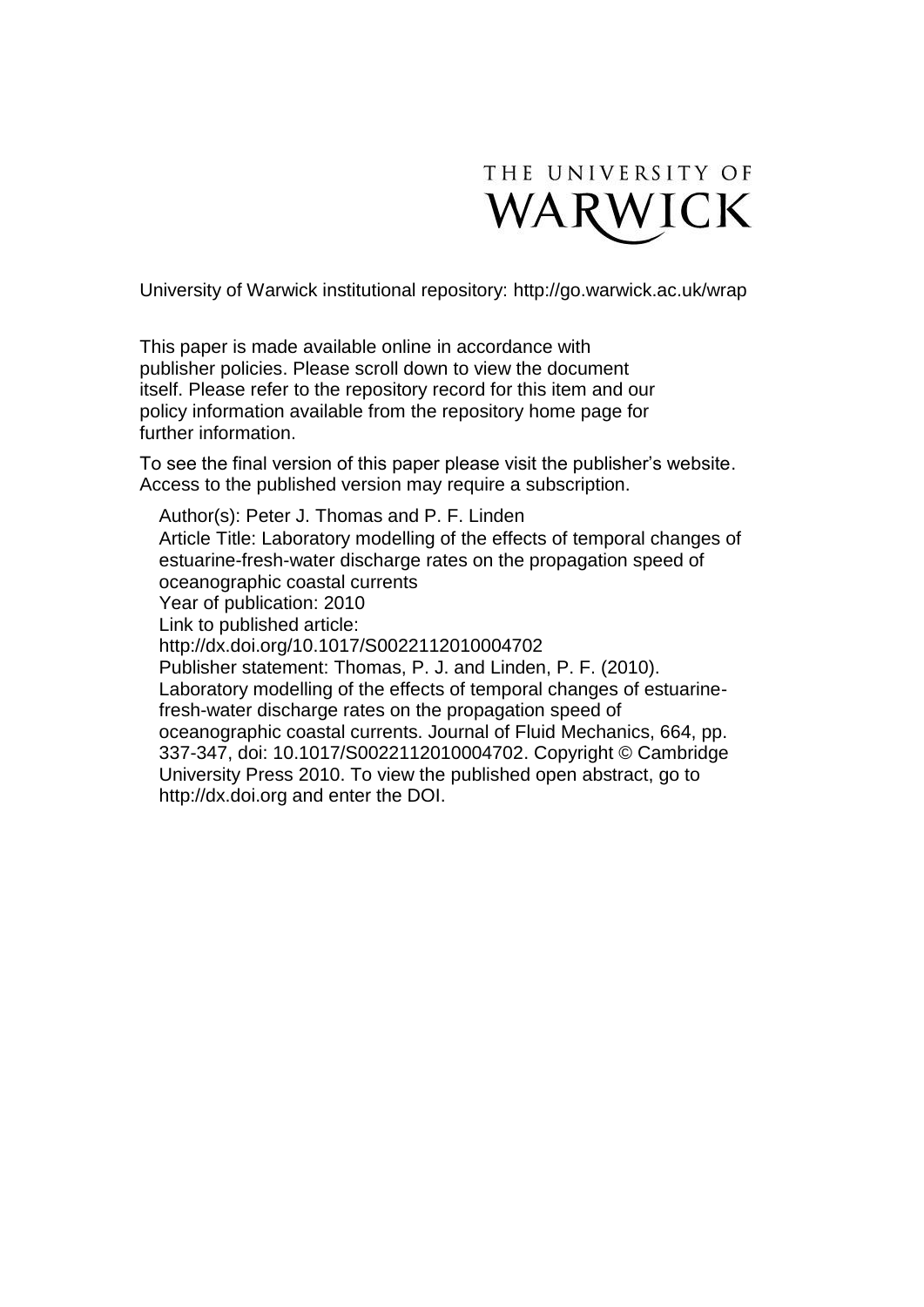# *Laboratory modelling of the effects of temporal changes of estuarine-fresh-water discharge rates on the propagation speed of oceanographic coastal currents*

## *P E T E R J. T H OM A S*<sup>1</sup>† *AND P. F. L I N D E N*<sup>2</sup>

<sup>1</sup>Fluid Dynamics Research Centre, School of Engineering, University of Warwick, Coventry CV4 7AL, UK

2Department of Applied Mathematics and Theoretical Physics, Centre for Mathematical Sciences, Wilberforce Road, Cambridge CB3 0WA, UK

(Received 5 March 2010; revised 2 September 2010; accepted 8 September 2010)

In this paper, results of laboratory experiments simulating buoyancy-driven coastal currents produced by estuarine discharges into the ocean, are discussed. The responses of the propagation speeds of the currents to increases and decreases of the volumetric discharge rate at the source are investigated. For increasing discharge rate, we find that the mean speed of the current head displays a sharp rise some time after the source discharge condition has changed. In contrast, a decrease of the current speed following a decreasing discharge rate proceeds gradually. The current speed after acceleration or deceleration is found to be equal to the speed that would be expected had the discharge been at the higher or lower rate from the start of the experiment. The relative speed at which the information of the changed discharge condition at the source approaches the advancing current head from upstream, for both increasing and decreasing discharge rates, is found to be approximately one to three times the mean speed of the current. Further, we find that this transmission speed is  $0.82 + 0.20$ times the propagation speed of a linear, long interfacial Kelvin wave.

**Key words:** geophysical and geological flows, gravity currents, rotating flows

## *1. Introduction*

This paper describes laboratory simulations of oceanographic buoyancy-driven coastal currents. In the natural environment, such currents can develop when estuarine water is discharged into the ocean. The density of the estuarine water is lower than that of the more saline ocean water, causing it to float on and spread out over the surface of the sea. When the spreading exceeds the Rossby deformation scale, the dynamics of the discharge are affected by the Coriolis force arising from the rotation of the earth, and the estuarine water is confined to the coastal zone where it establishes a buoyancy-driven current flowing along the coast. One typical example of such coastal currents is the Columbia River Plume (Hickey et al. 1998); for further examples, refer to Thomas & Linden (2007) (hereinafter TL).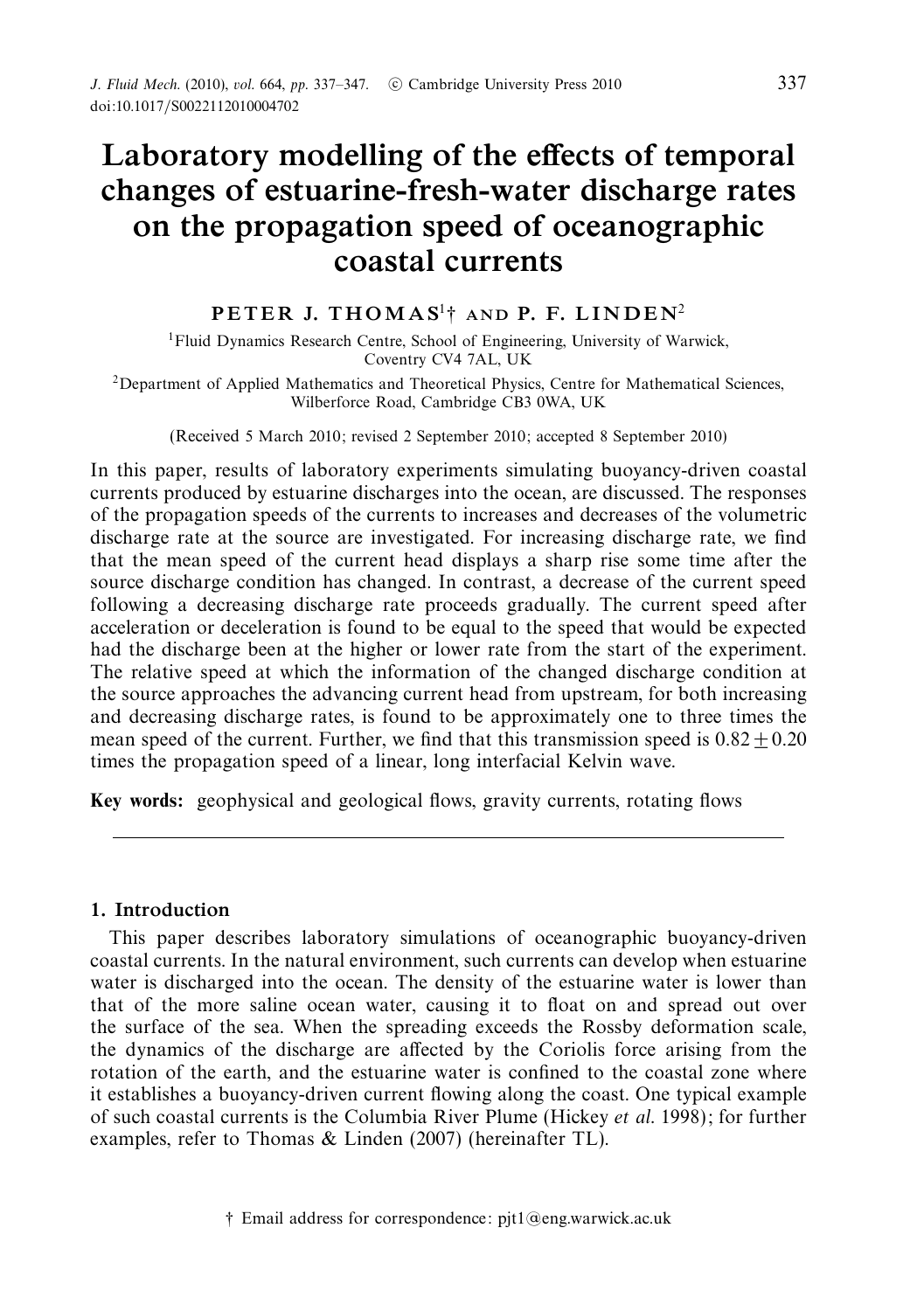

FIGURE 1. Sketch of the experimental set-up.

Previous studies of coastal currents (e.g. Griffiths & Hopfinger 1983, Griffiths 1986, Davies, Jacobs & Mofor 1993, Simpson 1997, Thomas & Linden 1998, Boyer, Haidvogel & Pèrenne 2001, Avicola & Huq 2002, Lentz & Helfrich 2002, Avicola & Huq 2003a,b, Rivas, Velasco Fuentes & Ochoa 2005, Horner-Devine et al. 2006 and TL) have dealt with the current speed, depth and width, and examined their stability and the effects of bottom topography on the current dynamics or the characteristics of the gyre that forms near the estuary where the river water enters the ocean. Here we examine the response of the propagation speed of the currents following a change of the volumetric discharge rate of fresh water at the source. In the natural environment, such a situation can arise, for instance, when the estuarine outflow suddenly increases after heavy inland rainfall or as a result of the diurnal and semidiurnal tidal modulation of estuary discharge. We conduct laboratory experiments in which the source flow rate is changed instantaneously from one constant value to another, and measure the resulting change in the speed to the current. We also examine the time taken for the information about the change in flow rate to reach the front of the current and discuss the implications of the results obtained.

#### *2. Experiments*

The experiments were performed inside a transparent, circular acrylic tank, radius  $R_S \approx 45$  cm, filled with salt water, density  $\rho_2$  and centred on a turntable rotating about a vertical axis with constant angular velocity *Ω*. Estuarine discharges were simulated by releasing fresh water of density  $\rho_1 < \rho_2$  from a small circular source mounted at the side wall of the tank. The fresh-water source was a vertical cylindrical tube with diameter 1 cm, and the outlet was adjusted to be level with the surface of the dense salt water inside the tank. Fresh water, dyed with food colouring for visualization, was supplied to the source by means of a calibrated peristaltic pump from a reservoir mounted on the turntable. The experiments were filmed from above with a video camera centred above the tank and co-rotating with the turntable (figure 1).

As in TL, the fresh water released at the source was discharged vertically upwards, rather than horizontally, as would be the case for estuarine discharges in the natural environment. The purpose of the vertical discharge direction was to minimize momentum flux effects and mixing of fresh water and salt water near the source.

The rotation rate of the tank was varied in the range  $0.5$  rad s<sup>-1</sup>  $\leq \Omega \leq 2.0$  rad s<sup>-1</sup>. The density difference between the fresh water and the salt water is characterized in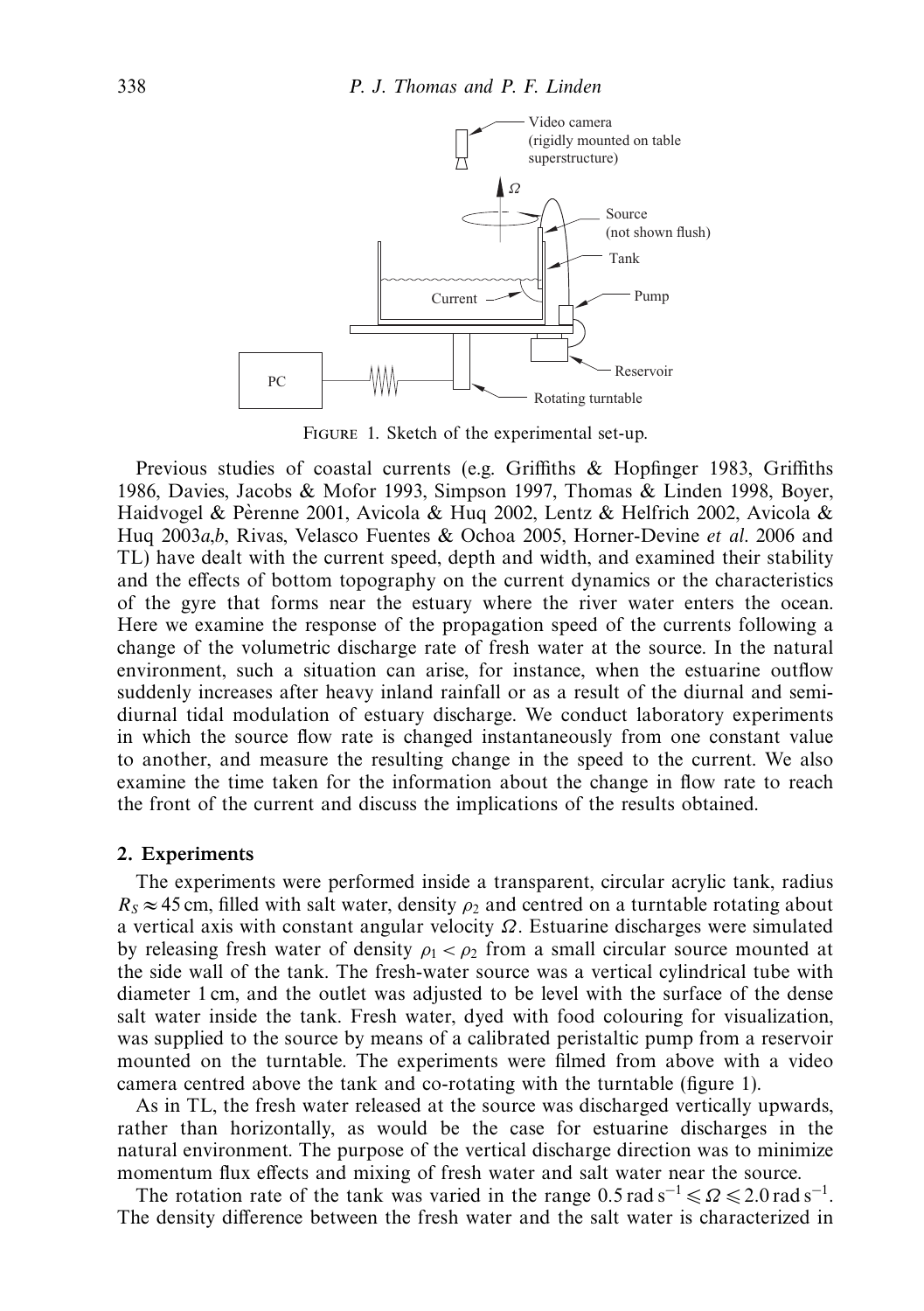

Figure 2. Flow visualizations showing a current (dark fluid) flowing along the wall of the circular tank. The turntable rotates anticlockwise  $(Ω > 0)$ . The current also propagates anticlockwise keeping the wall to its right.

terms of the reduced gravity defined as  $g' \equiv g(\rho_2 - \rho_1)/\rho_1$ , with  $g = 981 \text{ cm s}^{-2}$ . The reduced gravity was varied in the range  $6.3 \text{ cm s}^{-2} \leq g' \leq 32.2 \text{ cm s}^{-2}$ . The depth *H* of the salt water inside the tank was typically 10–15 cm. The currents occupied the upper 3–4 cm, and we observed no dependence of the current properties on *H*, suggesting that the lower layer is essentially passive in the parameter range of these experiments.

One main goal of the experiments was to investigate the speed by which the information that the volumetric discharge rate at the source has changed propagates along the length of the current. For this purpose, each experiment was started with a volumetric discharge rate  $q_0$  at time  $t = 0$ . At a later time  $\hat{t}$ , when the front of the current was at a distance  $\hat{x}$  from the source, the flow rate was abruptly changed by an increment  $\Delta q$ . We conducted experiments in which the flow rate was increased from  $q_0 = 6.4 \text{ cm}^3 \text{ s}^{-1}$  by three increments,  $\Delta q = 5.6, 10.0, 19.7 \text{ cm}^3 \text{ s}^{-1}$ . We also examined three cases where the initial flow rate was decreased from  $q_0 = 26.1$ , 16.4, 12.0 cm<sup>3</sup> s<sup>-1</sup> by three corresponding  $\Delta q$ -values down to the flow rate  $q_1 = 6.4 \text{ cm}^3 \text{ s}^{-1}$ .

We observed that the speed of the current, as measured by the rate of change of the position of the front with time, increased for increasing  $\Delta q$  while it decreased for decreasing  $\Delta q$ . We measured the time  $\tilde{t}$ , and the position  $\tilde{x}$ , of the current head at the onset of the acceleration or deceleration. The mean current speed at the instant,  $\tilde{t}$ , the current head changes speed is  $u_m(\tilde{t}) = \tilde{x}/\tilde{t}$ . The mean speed by which the information of the changed source condition travels along the current length is  $u_w = u_w(\tilde{t}) = \tilde{x}/(\tilde{t} - \hat{t}).$ 

## *3. Experimental results*

## 3.1. Qualitative observations

A photograph showing a typical current is shown in figure 2. The tank rotates counterclockwise, corresponding to the Northern hemisphere, and the current (dark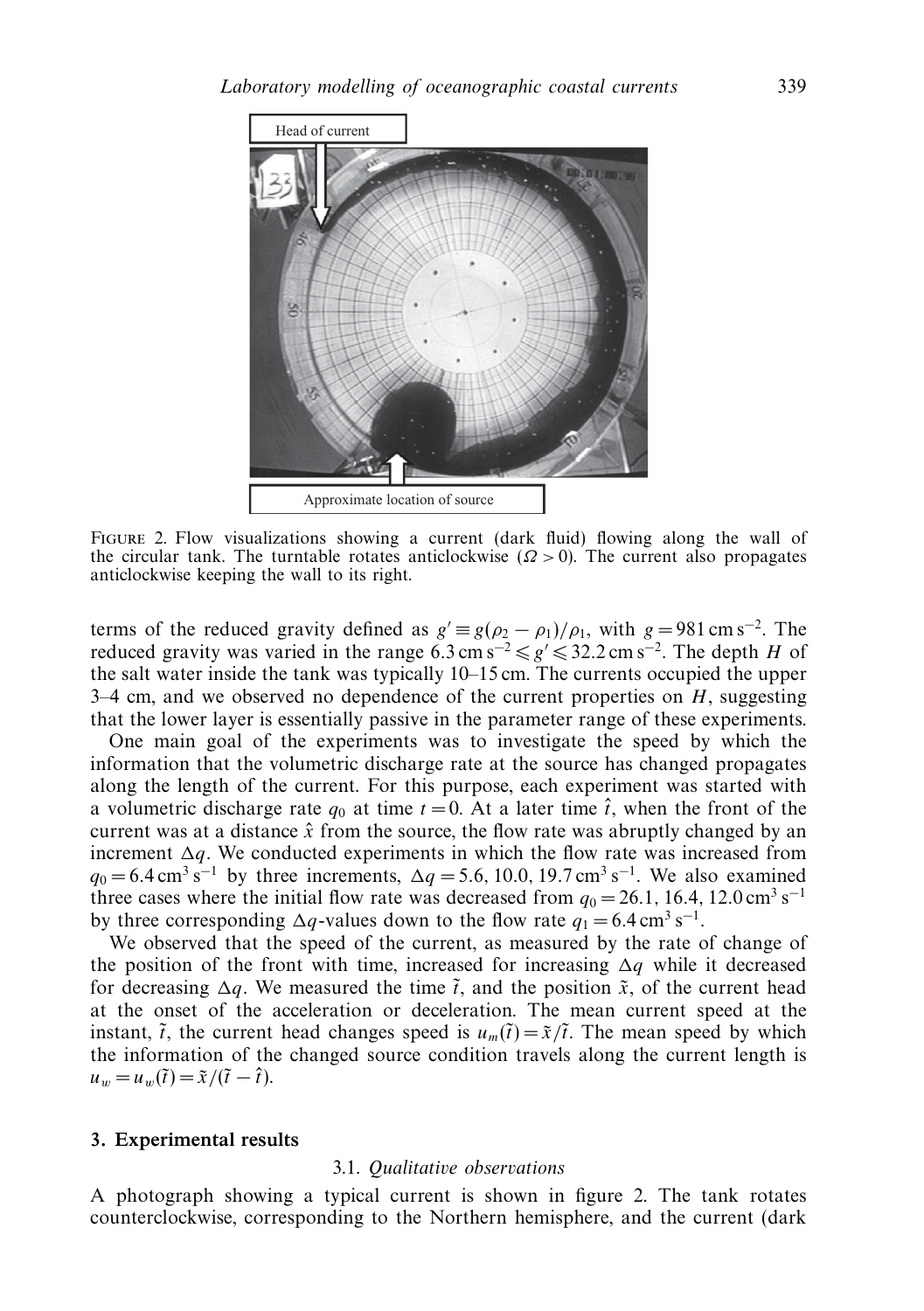fluid) also propagates counterclockwise, keeping the wall of the tank to its right. A calibration grid was placed under the transparent bottom of the acrylic tank to aid with the data analysis. Each two successive concentric circles are spaced 5 cm apart while the angle of each sector is 0*.*1 rad. The approximate position of the fresh-water source is indicated in figure 2. Circumferential downstream positions along the wall of the tank are referred to by *x* and are relative to the source which is located at  $x = 0$ . The current length *l* is the circumferential distance between the source and the current head.

The current propagated around the circumference of the tank, and its width and depth decreased towards the front (figure 2). When the source flow rate was changed, there was no visible change to the appearance of the plan view of the current, neither near the source nor towards the front. The only detectable change was in the current speed at some time after the change in flow rate. The reason for the absence of a visible adjustment of the current width is probably related to the fact that the surface width seen in dye-visualization experiments is not the width relevant to the current dynamics (compare TL, pp. 54–59). Reference to figure 19 in TL reveals that the current width seen on the surface can be up to four times wider than  $w_0$ . After increasing or decreasing the discharge rate at the source, there almost certainly exists a sub-surface width (and depth) adjustment to comply with the geostrophic scalings discussed in TL. However, the adjustment can be resolved only by illuminations of the current cross section, as illustrated in figure 17 of TL, but this was not possible during the present study.

Despite the lack of any visible evidence, based on analogous experiments on nonrotating gravity currents (Rottman  $\&$  Simpson 1983), we expect that the source conditions are communicated by a wave or other nonlinear disturbance such as an internal bore. In our analysis of the quantitative data, we will explore this hypothesis, and discuss the propagation of source information in terms of a wave speed.

## 3.2. Typical raw data points

It is known (see e.g. Avicola & Huq 2002 and TL) that the propagation speeds of the currents and, hence their mean speeds *um*, decrease slightly during an experiment. Consequently, there exists the possibility that the information-propagation (wave) speeds  $u_w$  also change during an experiment. In order to resolve potential temporal changes of  $u_w$ , we conducted six identical runs for each set of experimental conditions of  $q_0, \Omega, g'$  and  $\Delta q$ , for six different times  $\hat{t}$  when the source flow rate was altered.

Figures 3 and 4 display typical measurements of the current length *l* as a function of time *t*. Figure 3 displays data for six experiments with identical values of *q*0*, Ω* and  $g'$ , for which the discharge rate was increased by a constant  $\Delta q$  at six different times,  $\hat{t} \equiv t_{on}$ . Figure 4 shows the data for the same values of *Ω* and *g'*, but with initially high  $q_0$ , and where the discharge rate was decreased by the same  $\Delta q$ -value for six different times,  $\hat{t} \equiv t_{off}$ .

We conducted experiments for 11 sets of different combinations of  $\Omega$ , g' and  $\Delta q$ . For each combination, we ran experiments for the cases of increasing and corresponding decreasing  $\Delta q$ , giving a total of 22 sets of experimental conditions. With six experiments for each parameter set, a total of 132 experimental runs were conducted.

Figure 3 reveals that the front speed increases abruptly some time after the source flow rate was increased. For instance, for the experiment in which the flow rate increased at  $\hat{t} \equiv t_{on} = 26.45 \text{ s}$  (open squares), the current increased its speed at  $t = \tilde{t} \approx 39$  s. Figure 4 reveals a corresponding deceleration of the current head in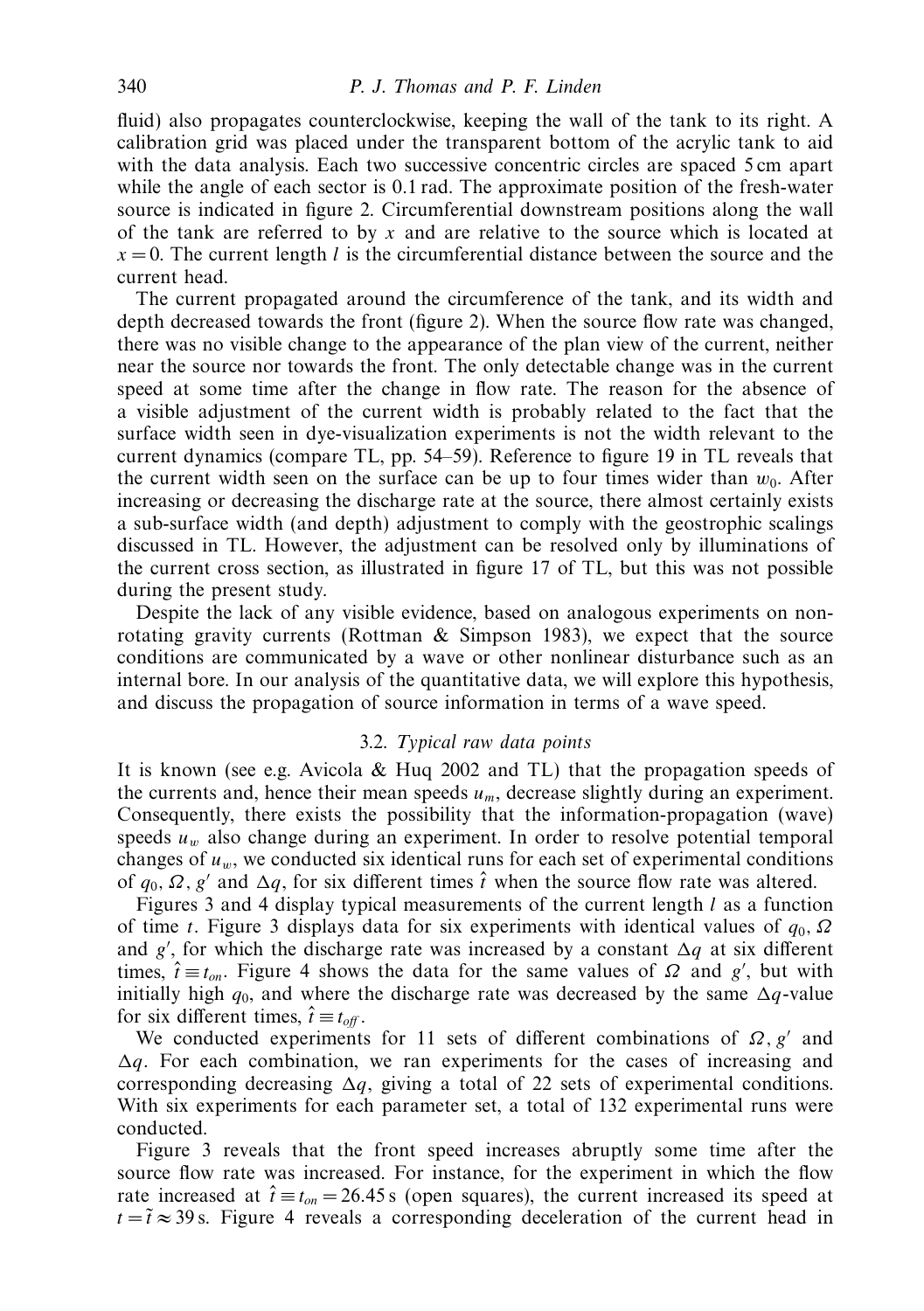

FIGURE 3. Current length *l* as a function of time *t* for six experiments with  $\Omega = 2.0$  rad s<sup>-1</sup> and  $g' = 16.3 \text{ cm s}^{-2}$ . In each experiment, flow rate at source increased by  $\Delta q = 19.7 \text{ cm}^3 \text{ s}^{-1}$ from  $q_0 = 6.4 \text{ cm}^3 \text{ s}^{-1}$  to  $q_1 = 26.1 \text{ cm}^3 \text{ s}^{-1}$  at time  $\hat{t} \equiv t_{on}$  identified in the key in the figure.



FIGURE 4. Current length *l* as a function of time *t* for six experiments with  $\Omega = 2.0 \text{ rad s}^{-1}$ and  $g' = 16.3 \text{ cm s}^{-2}$ . In each experiment, flow rate at source decreased by  $\Delta q = 19.7 \text{ cm}^3 \text{ s}^{-1}$ from  $q_0 = 26.1 \text{ cm}^3 \text{ s}^{-1}$  to  $q_1 = 6.4 \text{ cm}^3 \text{ s}^{-1}$  at time  $\hat{t} \equiv t_{off}$  identified in the key in the figure.

experiments in which the flow rate was lowered. However, the onset of deceleration is substantially more gradual than the onset of acceleration.

Note that, during the data analysis, we used substantially magnified versions of the type of plots shown in figures 3 and 4. These displayed the individual data points as very small dots which substantially improves the resolution. For most experiments, it was then straightforward to interpolate the data manually and determine ˜*t*. Here we had to use larger markers to identify data sets. As a consequence, it appears to be difficult to resolve  $\tilde{t}$  in figure 4, but this was not the case on the magnified plots. On these, the maximum error associated with determining  $\tilde{t}$  for experiments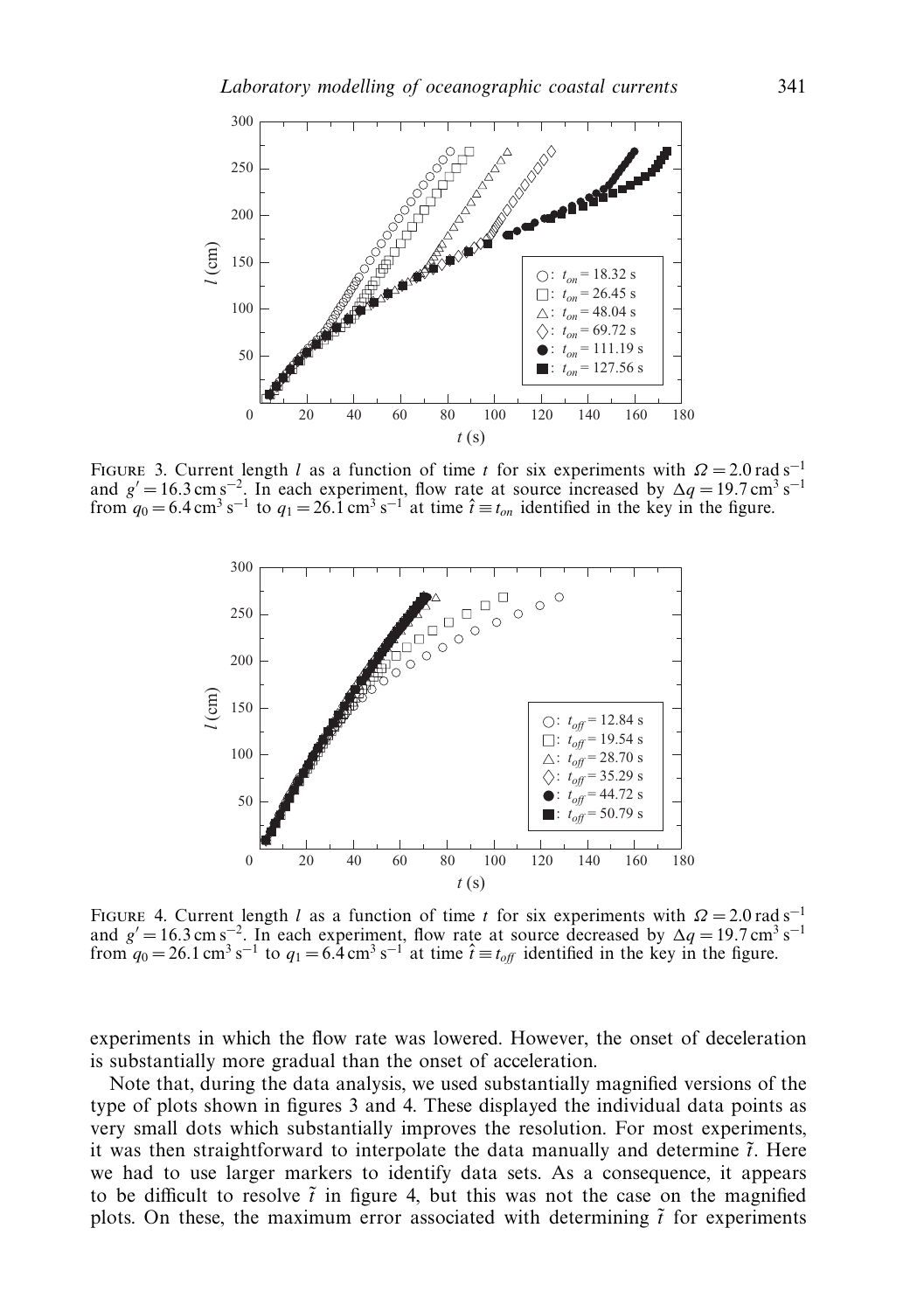

FIGURE 5. The current acceleration,  $a$ , as a function of the time,  $t$ , for the experiments with  $t_{on} = 26.45$  s of figure 3 ( $\bullet$ ) and  $t_{off} = 19.45$  s of figure 4 ( $\times$ ).

with increasing flow rates is approximately  $+1s$  and  $+2s$  for the experiments with decreasing flow rates.

#### 3.3. The change of the mean speed of the currents

In order to determine the change in the mean speed of the current, we implemented the following procedure. At each time step  $t_i$ , when the current head is at location  $x_i$ , the mean speed of the current is given by  $u_m(t_i) = x_i/t_i$ . The change of the mean speed,  $a_i = \Delta u_m(t_i)/\Delta t_i$ , was determined by means of a central-difference-type scheme with  $\Delta u_m(t_i) = u_b - u_a$ , where  $u_a = (x_{i+1} + x_i)/(t_{i+1} + t_i)$ ,  $u_b = (x_{i+2} + x_{i+1})/(t_{i+2} + t_{i+1})$ and  $\Delta t_i = t_b - t_a$ , where  $t_a = (1/2)(t_{i+1} + t_i)$ ,  $t_b = (1/2)(t_{i+2} + t_{i+1})$ .

Figure 5 displays the change of the acceleration *a* as a function of time for the data sets with  $t_{on} = 26.45$  s and  $t_{off} = 19.54$  s, shown in figures 3 and 4, respectively. Both currents initially accelerate from rest  $(a > 0)$  until  $t \approx 17$  s when  $a \approx 0$ . The decrease of *a* with *t* is very similar for both currents despite their different values for  $q_0$ . For  $t > 17$  s, both currents begin to decelerate  $(a < 0)$ . The current for which the flow rate at the source was increased (dots) undergoes a large positive acceleration at  $t = \tilde{t} \approx 34 \pm 1$  s. The mean speed reaches a maximum around  $t = 41$  s after which it again decreases gradually. The behaviour of the current for which the flow rate was reduced at  $t_{off} = 19.45$  s (crosses) is different. Here the information that the flow rate had reduced reached the head of the current around  $t = \tilde{t} \approx 26 \pm 2$  s. For  $t > 26$  s, figure 5 reveals that the mean speed of the current simply continues to decrease gradually. In contrast to the behaviour of experiments with increased flow rates, there is no sudden sharp change of the mean speed.

A natural question to ask is whether, after the acceleration or deceleration resulting from the change in flow rate, the current adopts the speed associated with the new flow rate. Figures 6 and 7 show the current length as a function of time for, respectively, the cases of increased and decreased flow rate. The figures display dimensionless time  $T = \Omega t$  and length  $L = l/w_0$ , where  $w_0 = (g'q_0/\Omega^3)^{1/4}$  is the theoretical current width (see TL). After the onset of the acceleration/deceleration of the current, the data for *l*(*t*) and *t* were re-scaled as  $l' = l(t) - l(\tilde{t})$  and  $t' = t - \tilde{t}$  before non-dimensionalization, to ensure that  $l' = 0$  and  $t' = 0$  when the current begins to accelerate/decelerate. For figure 6, the lower flow rate of  $q_0 = 6.4 \text{ cm}^3 \text{ s}^{-1}$  was used to non-dimensionalize the data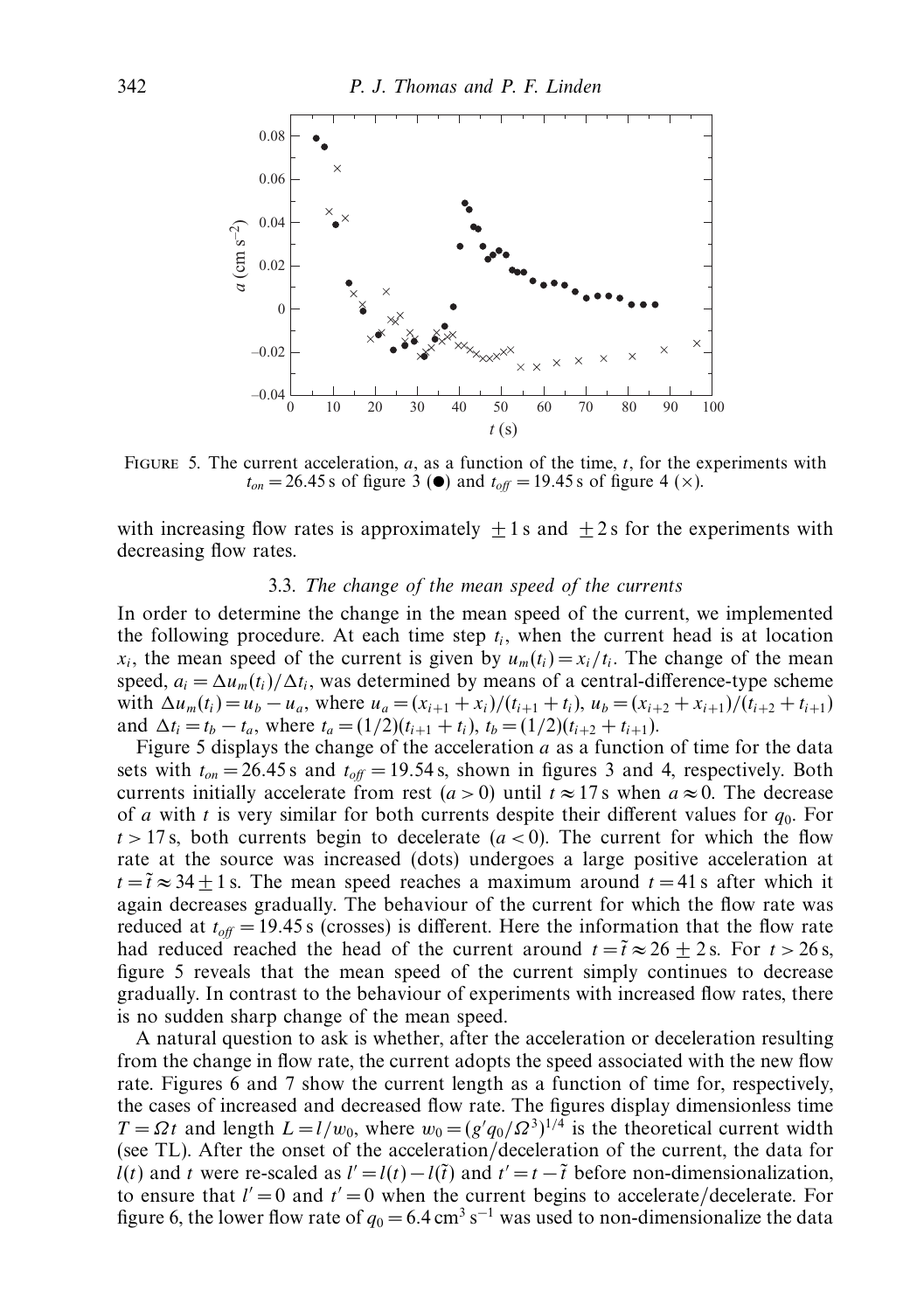

Figure 6. Non-dimensional current length *L* as a function of the non-dimensional time *T* .  $\circ$  before increase of flow rate;  $\times$  after increase of flow rate. The solid line represents the theoretical prediction,  $L = (3/4)T$ , of TL.



Figure 7. Non-dimensional current length *L* as a function of the non-dimensional time *T* .  $\circ$  before decrease of flow rate;  $\times$  after decrease of flow rate. The solid line represents the theoretical prediction,  $L = (3/4)T$ , of TL.

prior to the acceleration of the current head while the higher rate of  $q_1 = 26.1 \text{ cm}^3 \text{ s}^{-1}$ was used for the data after the acceleration. Correspondingly, for figure 7, the higher flow rate of  $q_0 = 26.1 \text{ cm}^3 \text{ s}^{-1}$  was used before the onset of deceleration while the lower rate of  $q_1 = 6.4 \text{ cm}^3 \text{ s}^{-1}$  was used after deceleration has begun.

The solid lines shown in figures 6 and 7 represent the theoretical predictions  $L = (3/4)T$  from the model of TL. The values of  $L(T)$  from before (circles) and after (crosses) the acceleration/deceleration of the current collapse onto each other and agree with the theoretical line. This implies that the current speed after the flow rate has changed is equal to the speed it would have had if the volumetric discharge rate had been at the higher/lower rate from the start of the experiment.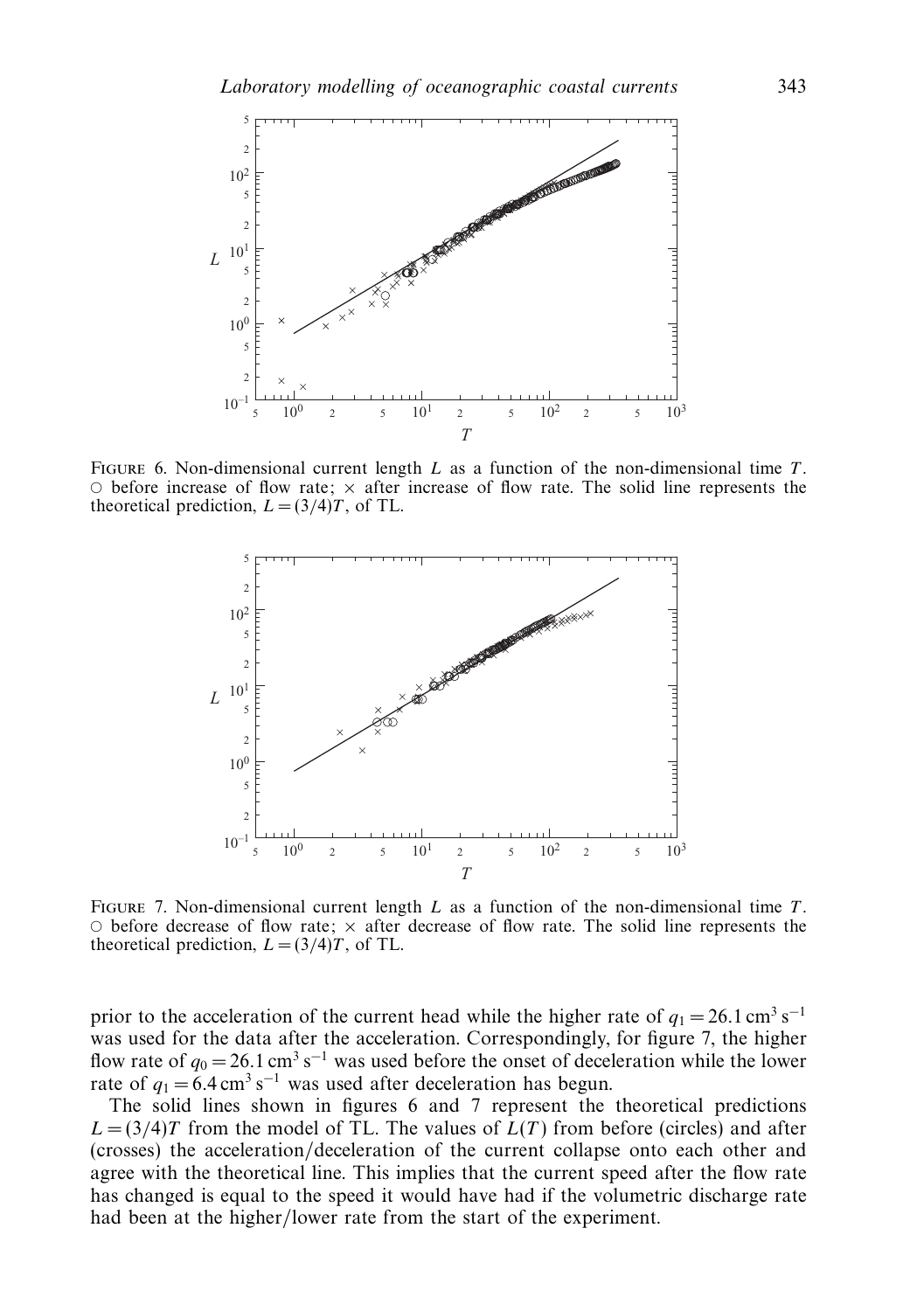

FIGURE 8. The relative wave speed,  $u_w - u_m$ , as a function of time, *t*.  $\circ$  increasing flow rate;  $\times$  decreasing flow rate at source.



FIGURE 9. The ratio  $(u_w - u_m)/u_m$  as a function of the non-dimensional time, *T*.  $\circ$  increasing flow rate;  $\times$  decreasing flow rate at source.

The good agreement of the experimental data in figures 6 and 7 with the predictions of the inviscid model of TL furthermore indicates that frictional effects on the currents are small. One reason for the increasing deviation from the model for larger times is the leakage of fluid from the main current near its surface (see TL, p. 61).

#### 3.4. The speed of information transmission along the current

Figure 8 shows the relative speed,  $u_w - u_m$ , at which the information of the changed flow rate approaches the advancing current head from upstream for both increasing (circles) and decreasing (crosses) discharge rates. The values of  $u_w - u_m$  are similar for increasing and decreasing flow rates and they possibly decrease slightly with time.

Figure 9 compares the relative speed with the mean speed of the current by displaying  $(u_w - u_m)/u_m$  as a function of the non-dimensional time *T*. The data lie roughly within  $1 \leq (u_w - u_m)/u_m \leq 3$ , and the values increase with *T*. Moreover,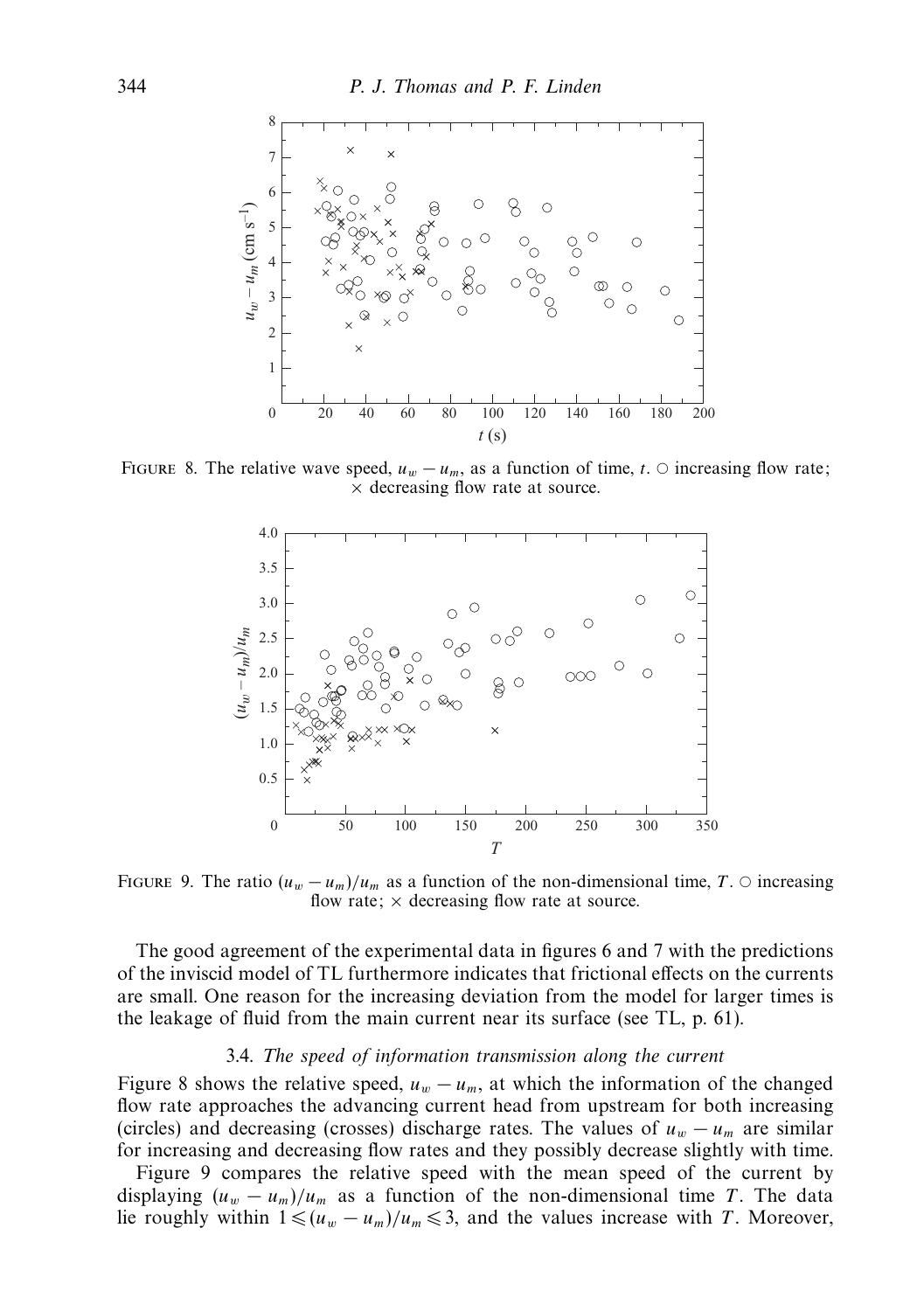

FIGURE 10. The ratio  $(u_w - u_m)/u_0$  as a function of the non-dimensional time, *T*.  $\circ$  increasing flow rate;  $\times$  decreasing flow rate at source.

the values for increasing flow rates (circles) are consistently higher than those for decreasing flow rates (crosses), showing that, compared to the mean speed of the current, the information that the discharge rate at the source has changed approaches the current head more slowly for reducing discharge rates than for rising discharge rates.

The geostrophic model in TL predicts a constant current propagation speed

$$
u_0 = \frac{3}{4} (q_0 g' \Omega)^{1/4}.
$$
 (3.1)

Figure 10 compares the experimental data for the relative wave speed, *uw* − *um*, of the present study to the value of  $u_0$  given by (3.1), as a function of the dimensionless time *T*. The values of  $u_0$  are calculated using the initial value  $q_0$ . The relative wave speed lies roughly within the <u>range  $1 \leq (u_w - u_m)/u_0 \leq 2$ </u>. Averaging the values of all data yields a mean value of  $(u_w - u_m)/u_0 = 1.54 \pm 0.37$ . The mean value obtained for increasing flow rates (circles) is  $1.62 \pm 0.24$  while value for decreasing flow rates (crosses) is  $1.40 + 0.50$ .

One candidate for the transmission of information along the current is an interfacial Kelvin wave. The propagation speed of a long, linear Kelvin wave is  $u_K = \sqrt{g'h}$ . Using the current depth  $h_0 = \sqrt{4\Omega q_0/g'}$  (see, e.g. TL) for *h* in the expression for the speed of the Kelvin wave yields

$$
u_K = \sqrt{2}(q_0 g' \Omega)^{1/4}.
$$
 (3.2)

Comparison of (3.2) with (3.1) reveals that both differ only by the numerical value of the factor on the right-hand side of the equations. Consequently, we can infer the ratio  $(u_w - u_m)/u_K$  from the data shown in figure 10 through multiplication by (3/4)/ $\sqrt{2} \approx 0.53$ . This conversion gives  $\sqrt{(u_w - u_m)/u_K} = 0.82 \pm 0.20$ , averaged over all the data,  $0.86 \pm 0.13$  for increasing flow rates and  $0.74 \pm 0.27$  for decreasing flow rates. Since these values are comparable with, but less than, the long Kelvin wave speed, our results support an interfacial Kelvin wave as one possible transmission mechanism for the information about the changed flow rate at the source.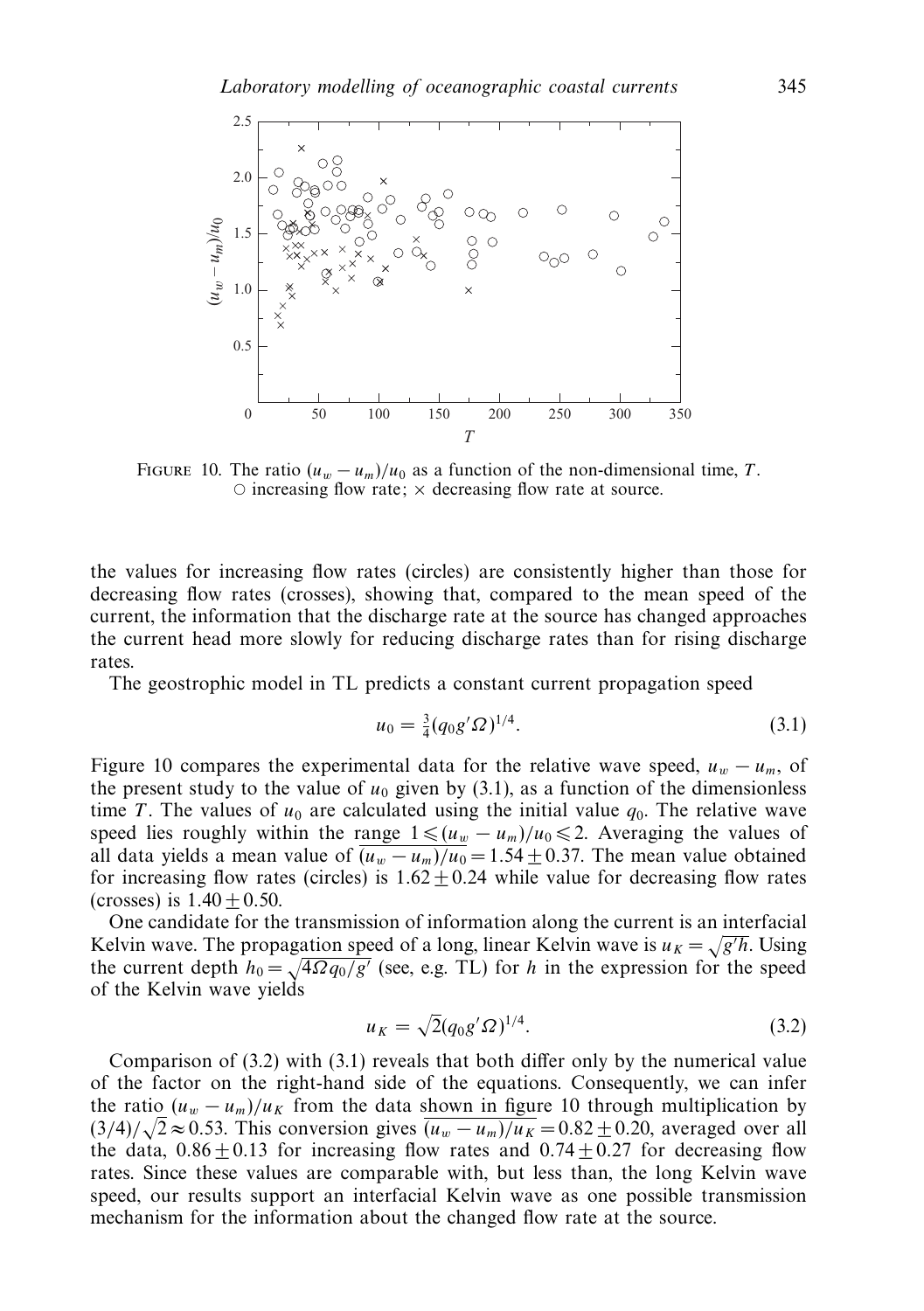### *4. Summary and conclusions*

We have presented measurements of the average speed of buoyancy-driven coastal currents produced in the laboratory by a source of buoyant fluid adjacent to a vertical boundary in a rotating fluid. We observed that the mean speeds of the currents undergoes a sudden, sharp rise some time after the volumetric fresh-water discharge rate at the source has increased. In contrast, when the discharge rate at the source is decreased, there exists no corresponding sharp drop of the mean speed when the information of the changed discharged condition reaches the current head. For decreasing volumetric flow rates at the source, the decrease of the mean current speed that follows occurs gradually. We found that the speed a current eventually adopts after an increase or decrease in flow rate is equal to the speed that corresponds to the new flow rate.

From measurements of the time taken for the current to accelerate or decelerate after the flow rate is altered, we inferred that the transmission of information along the current travels one to three times faster than the current itself. A comparison with the speed of a linear interfacial Kelvin wave showed that this transmission speed is  $0.82 \pm 0.20$  of the long-wave speed. This relationship, which holds for all the experimental parameters, suggests that the Kelvin wave, which, like the current itself, propagates cyclonically, provides a possible mode for the information transmission. However, since the Kelvin wave speed is simply a speed given by a combination of the relevant parameters, it is possible that the actual mode could be some other form such as a gravity current or internal bore. In some experiments, particles placed on the surface at the time the flow rate is increased were observed to travel along the current at the speed of the disturbance, suggesting that nonlinear advection in the form of a gravity current may be responsible for the transmission of source information. This would explain the different acceleration behaviour of the current head following increases and decreases of the discharge rate at the source. While the present results probably favour a gravity current as the transmission mechanism, only in-depth particle-image-velocimetry (PIV) data could resolve the issue.

For the Columbia River Plume, Hickey *et al.* (1998) report that the flow into the estuary varies between 3000 m<sup>3</sup> s<sup>-1</sup>  $\leq q_0 \leq 17000$  m<sup>3</sup> s<sup>-1</sup> over a typical year. The salinity of ocean water quoted is  $32 \text{ psu}$ , corresponding to  $g' \approx 0.2 \text{ m s}^{-2}$ . Using the vertical component of the rotation rate of the earth at latitude (46° N),  $\Omega = 5.2 \times 10^{-5}$  rad s<sup>-1</sup>, the propagation speed of the Kelvin wave follows from (3.2) as  $0.60 \text{ m s}^{-1} \le u_K \le 0.92 \text{ m s}^{-1}$ . This implies that within a typical tidal period,  $\Delta t_{tp}$ , of six hours, the Kelvin wave can travel a distance  $x_K = u_K \Delta t_{tp}$ in the range  $13 \text{ km} \leq x_K \leq 20 \text{ km}$ . The associated Rossby deformation scale,  $R_D = \sqrt{g'h_0}/\Omega = u_K/\Omega$ , for the discharges of the Columbia River Plume has values within 12 km  $\le R_D \le 18$  km, which is of the same order of magnitude as  $x_K$ . Hence, it can be concluded that, within a tidal period, the information of a changed discharge rate at the source can travel a distance relative to the advancing current, which is equal to approximately one Rossby deformation scale.

#### **REFERENCES**

- Avicola, G. & Huq, P. 2002 Scaling analysis for the interaction between a buoyant coastal current and the continental shelf: experiments and observations. J. Phys. Oceanogr. **32**, 3233–3248.
- Avicola, G. & Huq, P. 2003a The role of the outflow geometry in the formation of the recirculating bulge region in coastal buoyant outflows. J. Marine Res. **61**, 411–434.